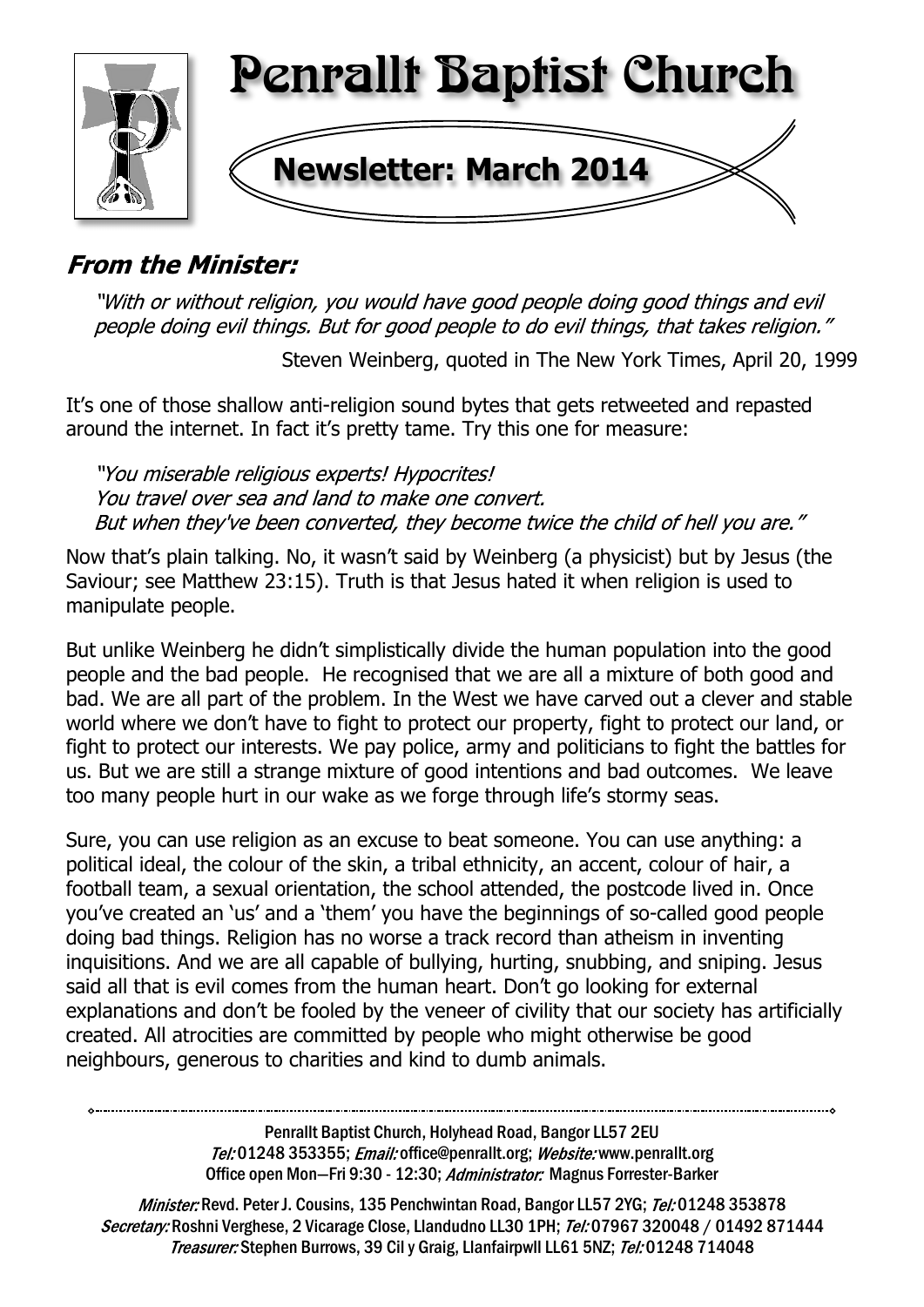What Weinberg cannot do is change the human heart. He cannot persuade the rich, contented, comfortable middle classes (to which he belongs) to sacrifice their comfort, their wealth, their careers to help the poor, the victims, the voiceless. Jesus can. Because it is following Jesus that motivates people to see the presence of God in the eyes of the desperate and serve them.

Weinberg's philosophy is bleak. He whines: "The effort to understand the universe is one of the very few things that lifts human life a little above the level of farce, and gives it some of the grace of tragedy." So get your A-level Science and pretend that life has meaning. Or follow Jesus and discover that God's love will turn the evil in you to the good. Your choice.

God bless,

Peter

# **Services This Month:**

## **2 March**

|                         | 10:30am Speaker: Andy Wilson.                   |                                 |  |
|-------------------------|-------------------------------------------------|---------------------------------|--|
|                         | Growing into the 'new life'.                    | 1 Peter 1:13-2:3; John 15:9-17. |  |
|                         | 2:15pm Service at Bontnewydd.                   |                                 |  |
|                         | 6:00pm Communion Service. Speaker: Andy Wilson. |                                 |  |
|                         | <b>Transformation and Ministry.</b>             | Romans 12.                      |  |
| $\bigcap M$ . $\bigcup$ |                                                 |                                 |  |

## **9 March**

| 10:30am Speaker: Archdeacon Paul Davies. |                   |
|------------------------------------------|-------------------|
| 6:00pm <b>Hanging on to God.</b>         | Genesis 22:22-32. |

# **16 March**

10:30am and 6pm The services today will be led by Roger Jones and team (see below).

# **23 March**

10:30am **Decisive Moments.** Acts 13:13-15, 42-52. 6:00pm **Slowing down and eyeing the target.**

## **30 March**

| 10:30am Communion Service.                                  | Acts 14:1-28.  |
|-------------------------------------------------------------|----------------|
| A tale of three towns: don't expect growth without trouble. |                |
| 6:00pm Speaker: Roger Borlace.                              |                |
| The Importance of Listening to God.                         | John 14:15-27. |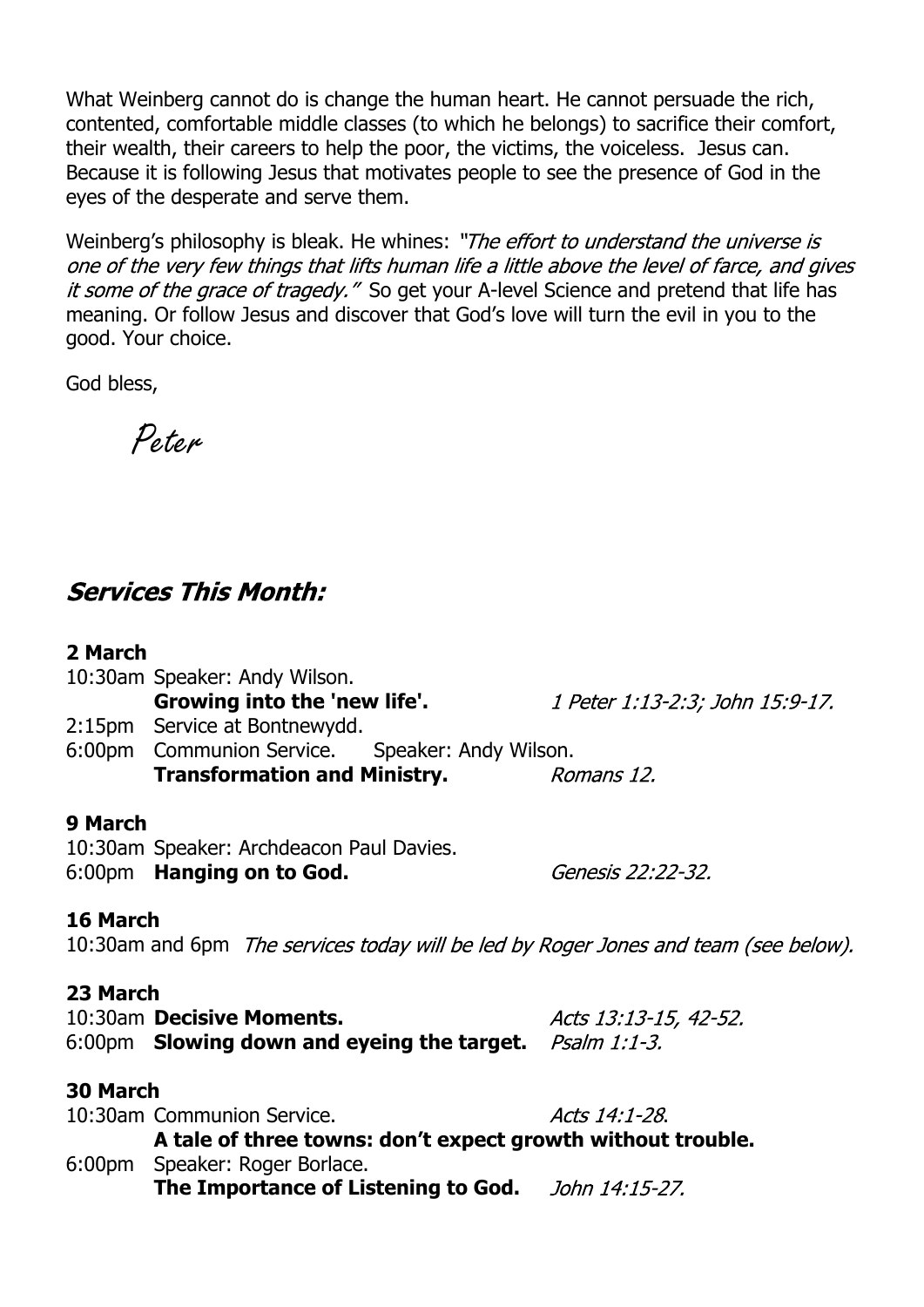### **Our Speakers**

**Peter Cousins** is the minister of the church and is the speaker except where otherwise noted. **Roger Borlace** is a retired Baptist Minister, member of Penrallt. **Andy Wilson** is a member of Penrallt and a graduate of Bangor University who now works as a campaigner for Tearfund, the Christian relief agency. His parents, Ellen and Jack, are regular members of our congregation. **Archdeacon Paul Davies** is a good friend of Penrallt, whose children are members of our JAM club. **Roger Jones** is a musician and an Anglican lay reader from Birmingham. He will be here with his team for the weekend, leading our *Worship Works* day on the Saturday (see Noticeboard, below, for details) as well as our Sunday services.

# **Church Lunch**

We will host a church lunch on **Sunday March 2nd**. Please bring enough buffet style 'finger food' for yourselves and one or two others.

# **Faith Café**

After church on Sunday evenings we host Faith Café for teenagers, students and other young adults. Starting around 7:15pm it is an evening of chat, interviews, music and discussions. There is a short programme at around 7:40pm after which you are free to leave or stay and chat.

# **Dates For Your Diary:**

| <b>Monday 3</b>     | 7:30 <sub>pm</sub> | Deacons' Meeting.                                           |
|---------------------|--------------------|-------------------------------------------------------------|
| <b>Tuesday 4</b>    | $7-9pm$            | Pastoral Care Course (see below).                           |
| Wednesday 5 10:30am |                    | Men's Prayer Meeting followed by coffee in Options.         |
| <b>Saturday 8</b>   | $9:30$ am-1 $pm$   | Bible Unzipped in Rhos on Sea URC Church (see below).       |
| <b>Monday 10</b>    | 2pm                | Pastoral Care Team meeting.                                 |
| Saturday 15         | 10am-4:30pm        | <i>Worship Works</i> with Roger Jones and team (see below). |
| <b>Monday 17</b>    | 10:30am            | Church Walk (see below).                                    |
| <b>Saturday 22</b>  | 10am-4pm           | Fresh Expressions Vision Day at The Management              |
|                     |                    | Centre, Bangor University (see below).                      |
| <b>Friday 28</b>    | 7pm-1am            | Half Night of Prayer (see below).                           |
| <b>Saturday 29</b>  |                    | The 8.30 am prayer meeting will be cancelled because of     |
|                     |                    | the half night of prayer.                                   |

Further details of the events noted can be found in the Noticeboard section later in this newsletter.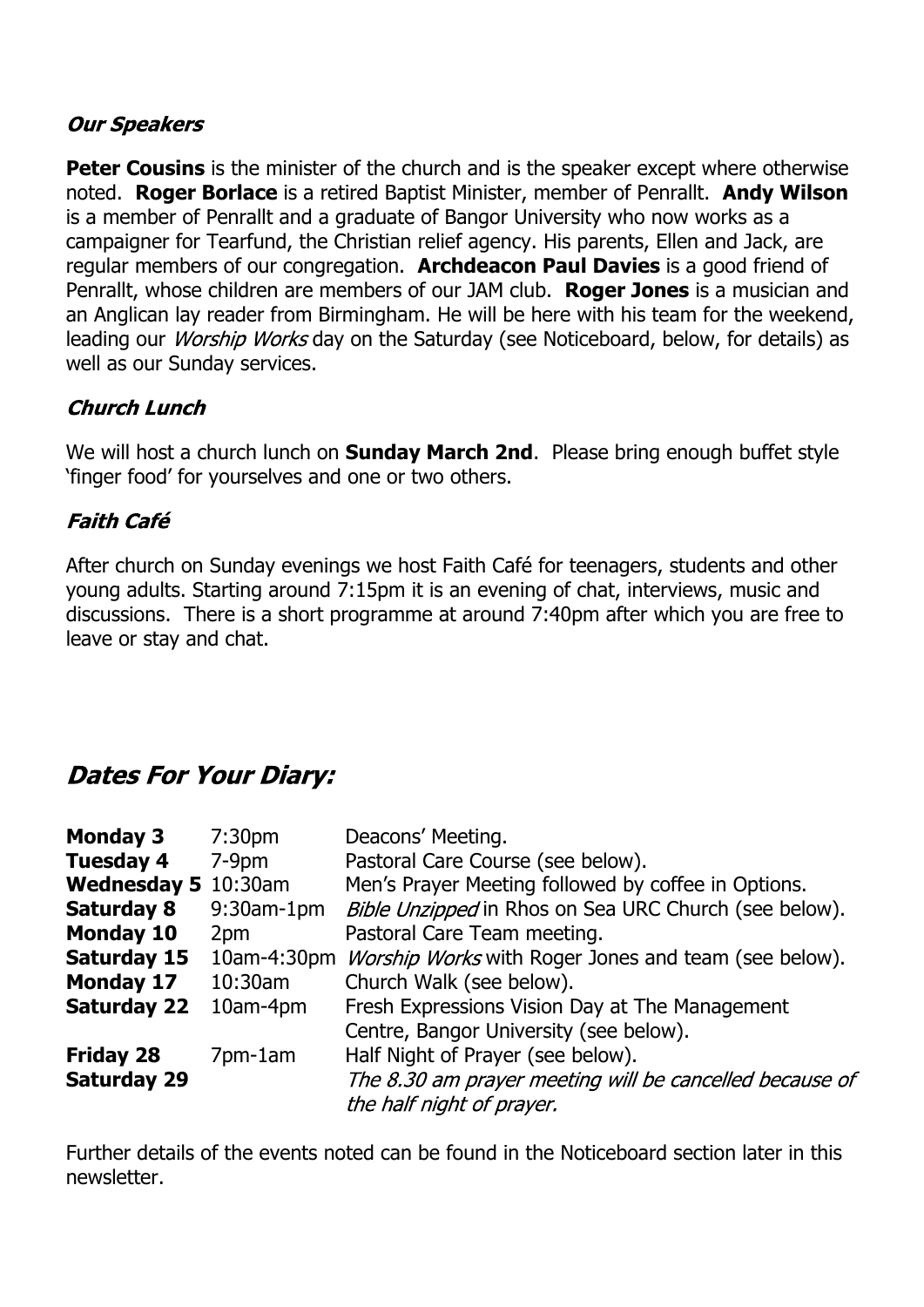# **News of People:**

Congratulations to **Siân and Tim Whitton** on the birth of Afan Hedd Aethwy last month, weighing 7lb 3ozs, and to Tim on obtaining his PhD. Congratulations to **Nichola Peet** on her engagement to Neil.

Our condolences to **Ellie and Giles** on the death of Brian.

We have had a card from Helen, daughter-in-law of **Marilyn and Geoff**, and her family thanking Penrallt for praying for over the last year.

## **Children's Birthdays in March:**

| 8 <sup>th</sup> : Molly Wheatcroft | 12 <sup>th</sup> : Nicola Wheatcroft |
|------------------------------------|--------------------------------------|
| 13 <sup>th</sup> : James Howie     | 14 <sup>th</sup> : Ted Goodwin       |

# **Weekday Events:**

Please check with the contact people when there are meetings this month. HG = Home Group

| <b>Day</b> | <b>Time</b>        | <b>Details</b>                                    | <b>Contacts</b>                            |
|------------|--------------------|---------------------------------------------------|--------------------------------------------|
| <b>Tue</b> | 8:00pm             | HG, Nilgiri                                       | Joan Beer (353874)                         |
| <b>Tue</b> | 7:30 <sub>pm</sub> | HG Tyddyn Isaf<br>(Menai Bridge)                  | <b>Magnus Forrester-Barker</b><br>(717570) |
| <b>Wed</b> | 2:00 <sub>pm</sub> | HG, Carers                                        | Carol Morris (208407)                      |
| <b>Wed</b> | 7:00 <sub>pm</sub> | HG, Students                                      | Ben Bowden-Pickstock<br>(07872531601)      |
| <b>Wed</b> | 7:30 <sub>pm</sub> | HG, Bethesda                                      | Jon & Deb Stammers (602868)                |
| <b>Wed</b> | 7:30 <sub>pm</sub> | HG, Cymraeg                                       | Owen & Nia Evans (352634)                  |
| <b>Wed</b> | 7:30 <sub>pm</sub> | HG, Maes y Dref (pm)                              | Anne Collis (353173)                       |
| <b>Wed</b> | 7:30 <sub>pm</sub> | HG, Nomads                                        | Susan Cousins (353878)                     |
| <b>Thu</b> | 10:30am            | HG, Llanfairpwll (am)                             | Sue & Lawrence Moss (713793)               |
| <b>Thu</b> | 7:30 <sub>pm</sub> | HG, Llanfairpwll (pm)                             | Sue & Lawrence Moss (713793)               |
| Fri        | 10:30am-12pm       | <b>Cheeky Monkeys</b><br>(parent & toddler group) | Joan Rymer (713003)                        |
| <b>Fri</b> | 10:30am-12:30pm    | HG, Maes y Dref (am)                              | Anne Collis (353173)                       |
| <b>Sat</b> | 8:30am             | <b>Prayer Meeting</b>                             |                                            |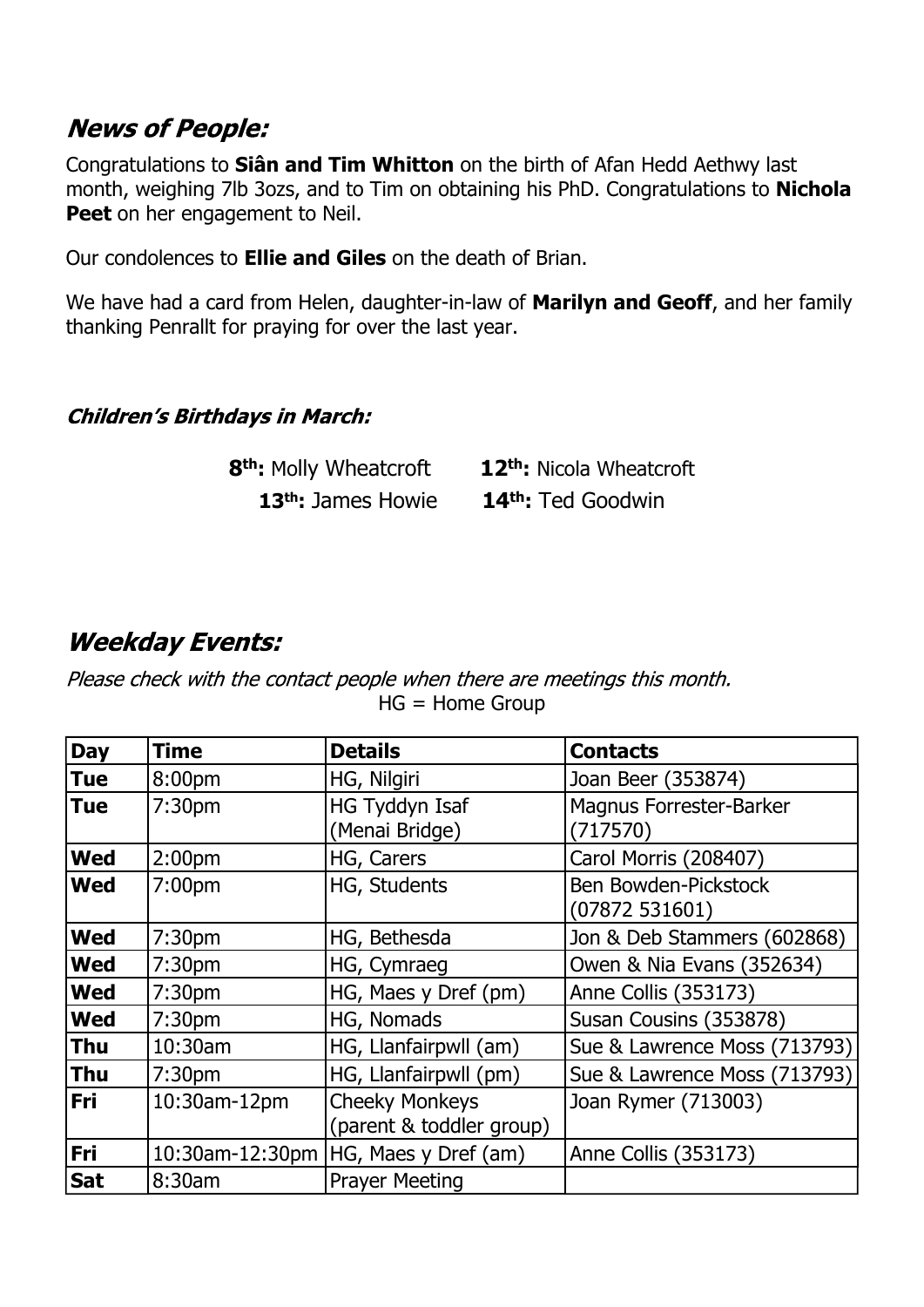# Noticeboard:

### *◊* **Bible Unzipped**

Bible Unzipped aims to unpack Scripture with those interested in learning more than can be offered in a Sunday sermon. It also equips those leading in the church with some tools for studying and teaching from the Bible. It meets monthly on a Saturday morning at Rhos-on-Sea URC from 9:30am to 1pm, usually on the second Saturday. Each morning includes three sessions which develop a theme through the term. The themes this month are: Mark's Gospel, Bible Translation and The Time Traveller's Guide to the Reformation (Merrie England) . The course is free and we may be able to offer you a lift. Talk to Peter if you are interested. About 9 members of Penrallt attend.

### *◊* **Church Walk**

## Monday 17 March

Geoff and Marilyn Birch will be leading the March walk which will start from their village of Brynrefail. Park on the street or in Caban car park. We will see how the weather is as to which route we take to and around Llanberis. The walk will be approximately 5 miles and reasonably easy walking and will start at 10:30am. Any queries, ring Geoff and Marilyn on 01286 870944.

# **◊ Evening Service Welcome Team**

As numbers are increasing at the Sunday evening service we are thinking of getting a team together to welcome people at the door. We are hoping this will be done on a rota basis. If you are interested in becoming part of this team, please speak to Eve Malone (phone: 01248 431296 / 07522 120000; email: malone.eve@gmail.com)

# **◊ Free Lent Bible Study for Home Groups or individuals**

Looking for a good Lent study for your home group?

Our friend John Weaver has prepared one for free download off the South Wales Baptist Association website: http://www.southwalesbaptistassociation.org.uk/lent-studies/

#### *◊* **Fresh Expressions Vision Day** Saturday 22 March  $9:45$  for  $10$ am  $-$  4pm

What is the future for the Christian Church in the UK? A day of studies and optional workshops: interactive learning with presentations, interviews, stories, activities and questions. Learn how fresh expressions of church are developing and can develop in your context.. It will be held at the Management Centre, College Road, Bangor. The day is **free** but bring your own packed lunch or use the on-site facilities. For more information or to book: Tracie Darke admin@cwmeurope.org 01295 817621. (Fresh Expressions is a national movement begun in 2004 by the Anglicans and Methodists.) We highly commend this day to you.

# **◊ Gardener Wanted**

Andrew Metheringham has worked hard over the last few years in tending to and maintaining the garden and grounds around Penrallt. He has decided to hang up his gardening gloves and we would like to thank him for the excellent job he has done and for the enjoyment he has provided to all those who use and walk past Penrallt.

### $9:30$ am-1 $pm$

Saturday 8 March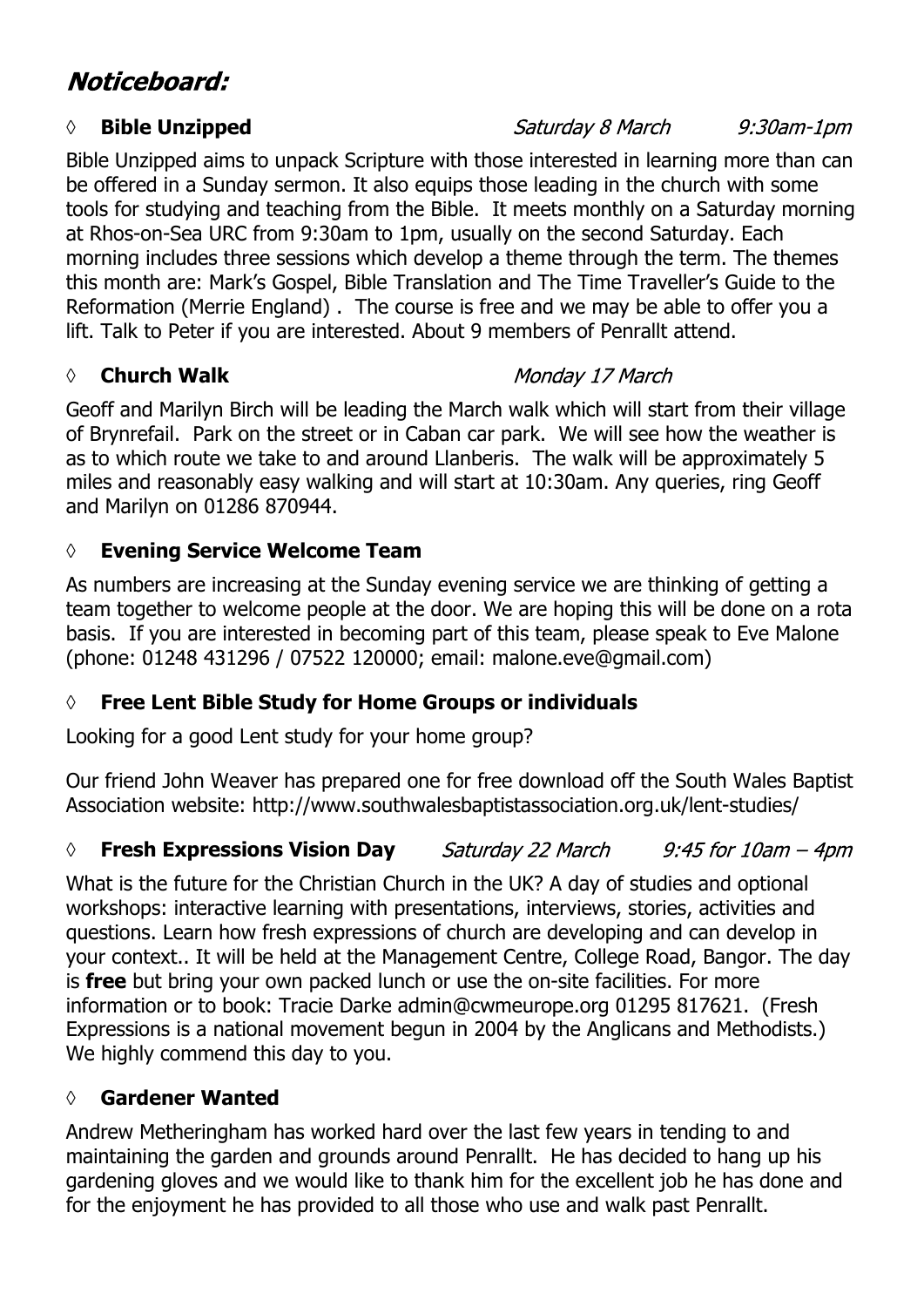We are therefore on the look out for some new green-fingered helpers! If you are able to spare some time to help maintain the garden then please see/contact Andrew Lemon (01248 353743; lemonandy@hotmail.com).

# *◊* **Half Night of Prayer**

The aim of this prayer evening is to support and surround the direction, leadership and activities of Penrallt in prayer before God. Please contact Andrew March (01286 871630; dtp4you13@gmail.com) to find out more or to supply information for prayer. The event will take place in the sanctuary (aka. the chapel) and you are welcome to come for the whole thing or drop in or out at any time.

# *◊* **Men's Prayer Meeting**

The men will meet for prayer as usual this month. Time spent in prayer will be followed by coffee in Options. All are welcome to join us.

# *◊* **Pastoral Care Course**

By popular request we have extended the Pastoral Care Course by one week to include the topic *What Could I Say to Someone With Dementia?* This will be delivered by Rev Dr Diane Holmes who is a specialist in this area. Even if you missed our previous evenings you are welcome to attend this one.

# **◊ Penrallt on BBC Radio Wales**

The BBC have asked us again to produce two services to be broadcast on Easter Sunday and Pentecost Sunday. These will both be pre-recorded on the same evening. Please can we ask you ring-fence this in your diary and be present, with loud voice, to lead our nation in praise!

# *◊* **Worship Works**

This will be a day of teaching and workshops at Penrallt on the theme of worship. This will be led by Roger Jones and his team from Christian Music Ministries in Birmingham. Sessions include The Worship Seeker, Planning and Leading Praise, and Prophetic Worship - Sing a New Song. The day will cost £5.00 (no need to book in advance, just pay at the door); tea and coffee will be provided but please bring a packed lunch. This should be a very inspiring and encouraging day — please spread the word to friends in other churches.

Roger's team will also be leading our services on Sunday 16 March.

WANTED: People who would be willing to host members of the team for 3 nights from Friday 14 to Monday 17 March. Speak to Deb Stammers if you can help.

# **◊ Homeless in Bangor**

Please do not give money directly to the homeless in Upper Bangor. We have found in the past that it has encouraged aggressive begging on the church premises by people who have a history of violence. You will find brown envelopes in the porch to put your gift in. This will buy meal vouchers which are distributed to the homeless by the Cathedral.

10:30am Wednesday 5 March

7pm-1am

Tuesday 4 March  $7 - 9$ pm

Tuesday 1 April 7-9:30pm

Saturday 15 March

10am-4:30pm

Friday 28 March